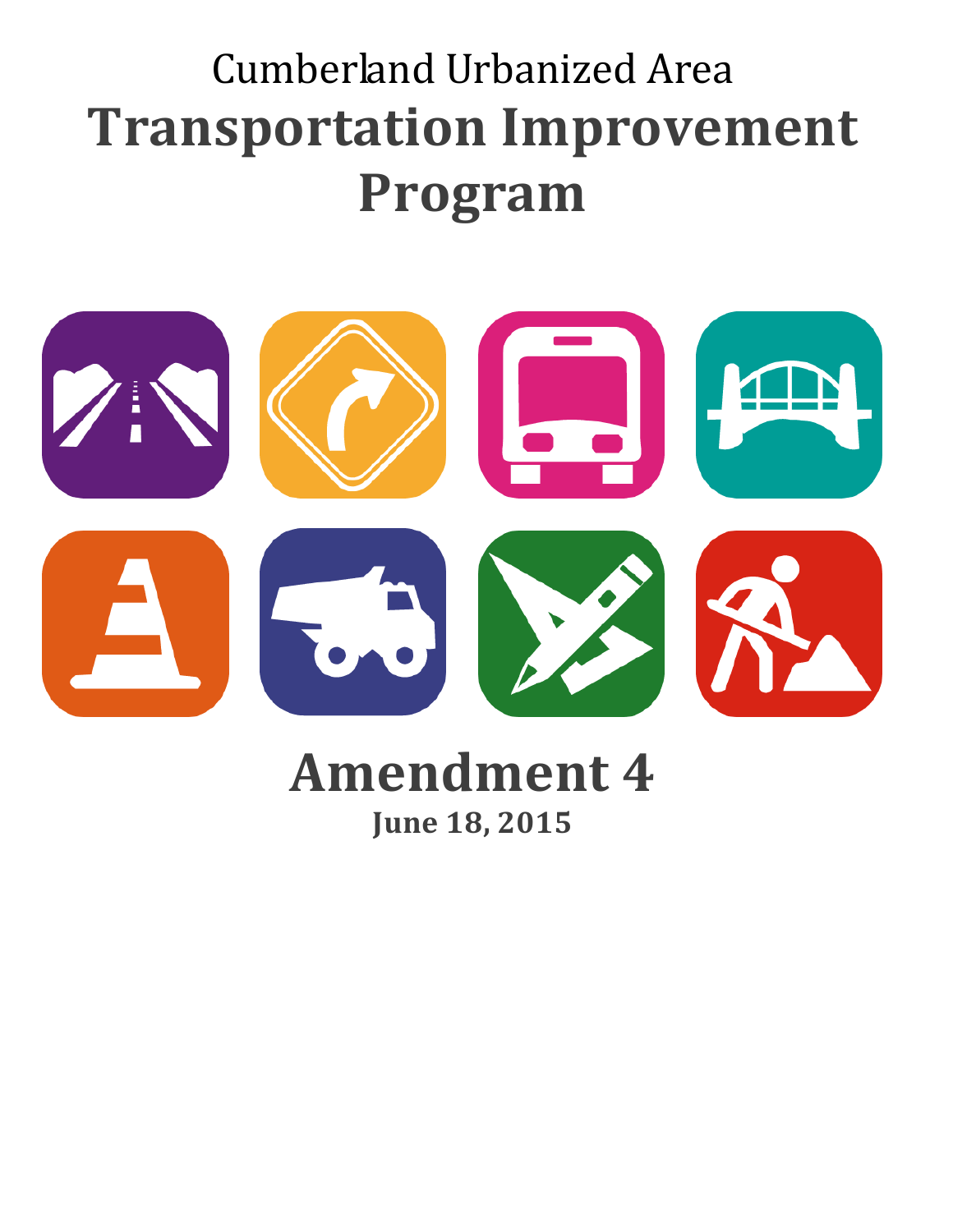## **RESOLUTION** *No. 15-12*

Resolution approving the Fiscal Year 2014- 2019 Transportation Improvement Program:

WHEREAS, the Cumberland Area Metropolitan Planning Organization was establishes to manage and provide policy direction to the Unified Planning Program in accordance with Federal requirements, and the Allegany County Commissioners have been designated as the Metropolitan Planning Organization for this area as approved by the Maryland Governor Harry Hughes on May 17, 1982; and

WHEREAS, the staff of the Maryland Department of Transportation and the Allegany County Department of Community Services, have together prepared the Transportation Improvement Program for Fiscal Year 2014 – 2019 in compliance with applicable Federal programs and regulations.

WHEREAS, Allegany County has sought ARC funding for the Frostburg Business Park Access Project; and

WHEREAS, the Frostburg Business Park Access Project has been added a cost of \$600,000.00; and

NOW, THEREFORE, BE IT RESOLVED that the Allegany County Commissioners acting as the Cumberland Area Metropolitan Planning Organization approves the Revised Fiscal Year 2014 – 2019 Transportation Improvement Program, and will keep the record open for thirty day to allow for any additional public comments.

ADOPTED THIS 18h day of June, 2015.

County Commissioners of Allegany County, Maryland

 $\mu$  then  $f$  faluly William R. Valentine, President

*\_\_\_\_\_\_\_\_\_\_\_\_\_\_\_\_\_\_\_\_\_\_\_\_\_\_\_\_\_\_\_\_\_\_\_\_\_\_\_\_\_\_\_\_\_\_\_\_\_\_\_\_*

Creade V. Brodie, Jr., Commissioner

\_\_\_\_\_\_\_\_\_ *\_*\_\_\_\_\_\_\_\_\_\_\_\_\_\_\_\_\_\_\_\_\_\_\_\_\_\_\_\_\_\_\_\_\_\_\_\_\_\_\_\_\_\_

Jacob C. Shade, Commissioner

ATTEST:  $\overline{(\text{max} \times \vee)}$ 

David A. Eberly Co<del>unt</del>y Administrator